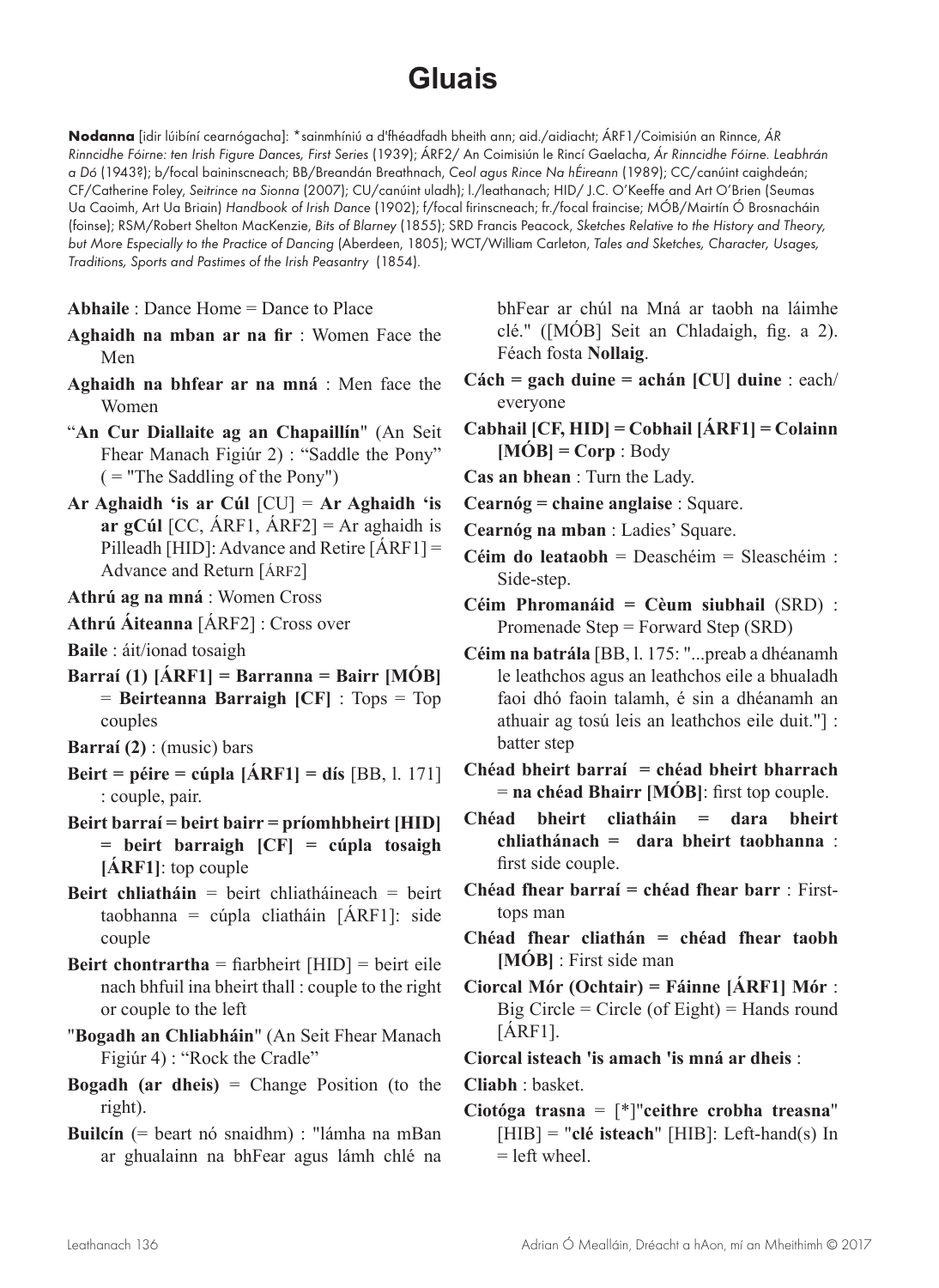**Cliatháin [ÁRF1, ÁRF2, HID] = na Cliathánacha [CF] = na Taobhanna [MÓB]** : Sides = Side-couples

- "**Coigilt na Tine**" (An Seit Fhear Manach Figiúr 1) : "Rake the Fire"
- **Coim (b.) = básta (f.)** : waist
- **Contrártha** [aid., ÁRF1] = **fiar** [HID] ( = an chéad ar dheis nó ar chlé) : Contrary (next to right or to left)
- **Cor [ÁRF1] = ríl** : reel
- **Cornphíopa** : hornpipe
- **Cosa in Airde = Seachtanna Fada** : Gallop = Long Slide = Long Sevens
- **Cos chlé = gad** [WCT, RSM l. 298] : left foot
- **Cos dheas = súgán** [WCT, RSM l. 298] : right foot
- **Cothromú** : Balance ("Balancez" [fr.])
- **Cuadraill = rince cearnógach [BB, l. 182]** : quadrille [fr.]
- **Cuid** (a bhfuil 8 mbarra inti) = **caoince** [BB, l.130] : strain = unit of music with 8 bars.
- **Cur i áthair = Intreoir** : Lead In
- **Damhsa in Áit = Damhsa ar an spota** : Dance in Place.
- **Damhsa sa bhaile** : Dance at Home.
- **Damhsa Seit = Seitrince [CF] = [\*]Rinnce Áirithe [HIR]** : Set Dance/Dancing
- **Dara beirt barraí = dara beirt bharrach = na dara Bairr [MÓB]** : second top couple.
- **Dara beirt cliatháin = dara beirt chliathánach** = **dara beirt taobhanna** : second side couple.
- **Dara fear barraí = dara fear barr [MÓB]** : Second top man
- **Dara fear cliathán = dara fear taobh [MÓB]** : Second side man
- **Deasóga trasna** = Deas-lámha treasna [ÁRF1]= [\*]"**ceithre crobha treasna"** [HIB]: Righthand(s) In  $=$  right wheel
- **Deas-lámha anonn** [HID, ÁRF1] : right hand to opposite lady
- **Deiseal** : clockwise

**Dúbailt** : Double

**Fir isteach** : Men In.

**Fonn** = "'An Fonn' an t-ainm atá ag ceoltóirí ar an gcéad chuid den phort rince; 'an casadh' atá acu ar an dara cuid." [BB, l. 131]

**Fuadach na mná** : Steal the Lady

**Gabháil abhaile 'is deiseal in áit** : Lead to Home

- **Gabháil ar ais** : Lead Back
- **Gabháil thart** : Pass By
- **Gabháil Timpeall [ÁRF1, ÁRF2, HID] = Dul Timpeall = Siúil Timpeall** : Lead Around
- **Gabháil timpeall leath bealaigh** : House Across = House Half-way.
- **Gabháil Tríd** : Pass Through

**Geataí** : Gates

- **Greim Céilí** : Ceili Hold
- **Greim Coime = Greim an Bhásta [MÓB]** : Waist Hold.
- **Greim Phromanáid (Íochtair) = Greim dhá láimh [MÓB]** : (Lower) Promenade Hold ("greim dhá láimh, deas le deas, clé le clé, na lámha deasa in uachtar" [MÓB])

**Greim Válsa** : Waltz Hold

**Isteach agus/'s/is Amach** : In and Out

**Lámha timpeall** : Star.

**Leath-Shlabhra = Slabhra na mban barraí anonn/anall** : Half-chain = Chain Across/ Home

**Líne triúir** : Line of Three

**Luascadh** : Swing

- **Luascadh ag ceathrar** : Wheel
- **Luscadh ar an choirnéal** : Swing on the Corner.
- **Luascadh i lár** : Swing in the middle
- **Lúba dúbailte** : Double(s).
- Malairt taobh [HID] : Change sides

**mná barraí** : Top Ladies

**mná cliatháin** : Side Ladies

**Mná isteach** : Women In.

- **Muileata** : Diamond = Square Inside
- **Nollaig [CF] Bheag = Builcín [MÓB]** : Little Christmas
- **Nollaig [CF] Mhór = Builcín Mór [MÓB]** : Big Christmas
- **Páirtí = comhrinceoir** [**ÁRF2] : partner**

**Polca = Polacca** : Polka

**Promanád (f.) = Promanáid (b.) = Siúil** : Walk = Promenade

**Ríl** (féach **Cor**)

**Roth** = Roithleán? : Wheel